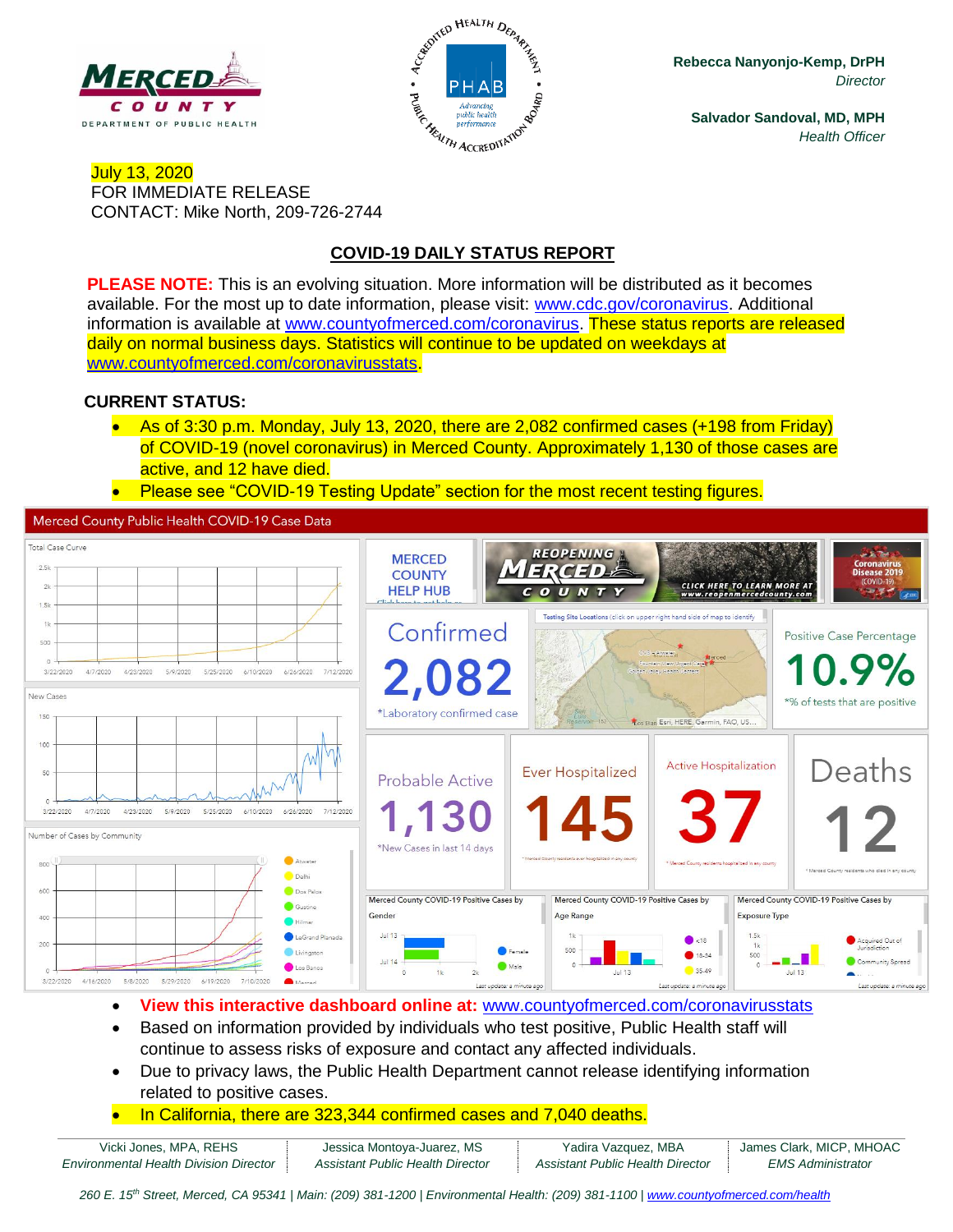# **RECENT ACTIVITIES & UPDATES:**

- Merced County Public Health continues to coordinate with federal, state and local partners to further prepare us for future impacts. This includes working with the California Department of Public Health and the Centers for Disease Control and Prevention to monitor COVID-19.
- Merced County has been placed on the State monitoring list due to rapidly increasing disease transmission, increased hospitalizations, and a rise in the percentage of individuals testing positive for COVID-19, indicating increased circulation throughout the community. Further details can be found at: [https://www.cdph.ca.gov/Programs/CID/DCDC/Pages/COVID-](https://www.cdph.ca.gov/Programs/CID/DCDC/Pages/COVID-19/CountyMonitoringDataStep2.aspx)[19/CountyMonitoringDataStep2.aspx](https://www.cdph.ca.gov/Programs/CID/DCDC/Pages/COVID-19/CountyMonitoringDataStep2.aspx)
- Today, Governor Newsom announced the closure of additional business sectors due to increases in hospitalizations, ICU patients, and positivity rate. In addition to the statewide closure indoor operations at restaurants, bars and wineries, museums, and various entertainment venues, counties on the monitoring list (which includes Merced County) must also close indoor operations for fitness centers, worship services, offices in non-critical sectors, personal care services, hair salons, barbershops, and malls.
- Mask Up Merced County: Due to a rapid increase of COVID-19 cases, Merced County and its six cities launched a campaign last week encouraging residents to wear face coverings to slow the spread of COVID-19 and reopen the economy. The use of face coverings is now mandated by the State and County. Wear a face covering whenever you're out in public—it's the safe thing to do, it's the courteous thing to do, and it's the right thing to do. Face coverings are a proven way to reduce the spread of COVID-19 and are required to be worn:
	- o Inside of, or in line to enter, any indoor public space;
	- o When obtaining healthcare services;
	- o Waiting for or riding on public transportation or while in any private or ride-sharing vehicle including operators of the transportation;
	- o When at the workplace or performing work off-site;
	- o While outdoors in public spaces when physical distancing is not feasible.

The more face coverings are used, the faster we can collectively stem the spread of COVID-19 and reopen parts of the economy. The alternative is the State imposing an extended shutdown on more sectors of our economy due to the rising infection rate. Please do your part so we can stop the spread and reopen.

- o More information: [www.countyofmerced.com/news](http://www.countyofmerced.com/news)
- In an effort to protect customers and employees amidst increasing COVID-19 infections, Merced County and its six cities are working with local businesses on a self-certification safety process. Branded as "Ready2Open," the process allows local businesses to complete an online checklist to verify that they've taken steps to ensure the safety of customers and employees. Steps include safety signage, employee training, employee health screening, physical distancing measures, and routine sanitation. This campaign officially begins today.
	- o More information: [www.countyofmerced.com/news](http://www.countyofmerced.com/news)
- In an effort to slow the spread of COVID-19 by preventing large group gatherings, the County's regional parks (Lake Yosemite, Hagaman Park and Henderson Park) will be closed on Saturdays and Sundays until further notice. The parks will remain open on weekdays, but physical distancing must be adhered to and large group gatherings will continue to be prohibited.
- The Merced County Office of Emergency Services and Merced County Department of Public Health proclaimed a local and public health emergency March 13 in order to help address the outbreak. The Board of Supervisors ratified those actions during a March 16 special meeting.
- On March 19, Governor Gavin Newsom announced Executive Order N-33-20, asking California residents to stay at home. On March 20, Merced County's Health Officer also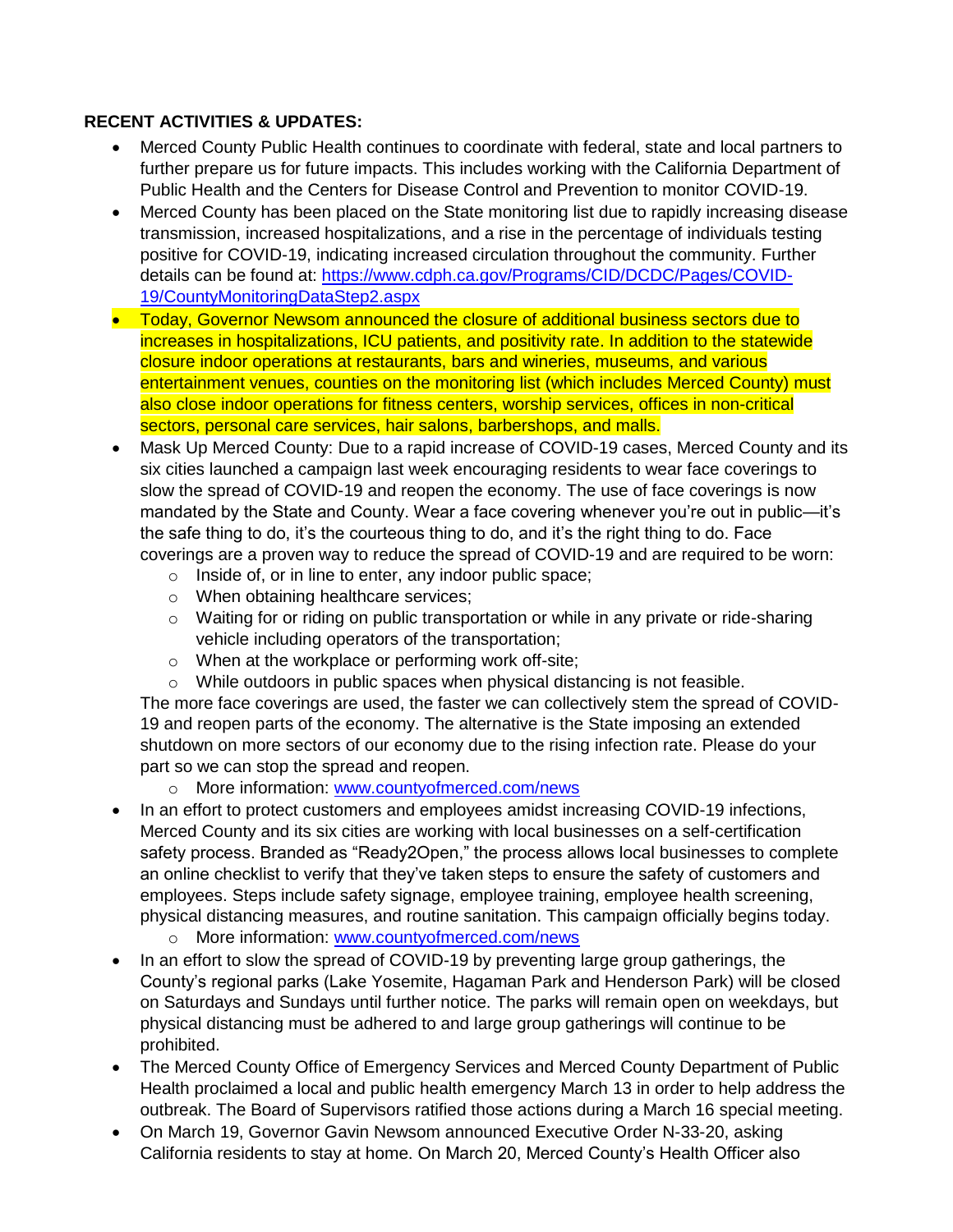issued an Order directing County residents to remain in their places of residence except to perform or receive essential services.

• The Merced County Public Health Department Operations Center was activated Jan. 27, 2020 (169 days) in order to prepare for COVID-19 in and around our community. The Merced County Emergency Operations Center and Human Services Agency Department Operations Center are also currently active.

## **COVID-19 TESTING UPDATE:**

• As of July 7, a total of 17,136 tests have been performed in Merced County: 15,242 negatives, 1,623 positives, and 271 still pending. These figures include testing through both the commercial and public health lab systems. (Testing figures reported on a weekly basis.)

| <b>Testing Site</b>                    | Location                                 | <b>Registration</b>                                                                                            |
|----------------------------------------|------------------------------------------|----------------------------------------------------------------------------------------------------------------|
| Golden Valley<br><b>Health Centers</b> | 645 Seventh St, Los Banos                | 1-866-682-4842<br>www.gyhc.org                                                                                 |
| Golden Valley<br><b>Health Centers</b> | 857 W. Childs Ave., Merced               | 1-866-682-4842<br>www.gyhc.org                                                                                 |
| <b>State Site</b>                      | 900 Martin Luther King Jr. Dr,<br>Merced | 1-888-634-1123 or online at<br>www.lhi.care/covidtesting.                                                      |
| $CVS - Mercedes$                       | 1970 Yosemite Pkwy, Merced               | https://www.cvs.com/minuteclinic/covid-19-<br>testing?WT.ac=cvs-storelocator-searchpilot-header-<br>covid-7206 |
| $CVS - Atwater$                        | 1651 Bellevue Rd, Atwater                | https://www.cvs.com/minuteclinic/covid-19-<br>testing?WT.ac=cvs-storelocator-searchpilot-header-<br>covid-7206 |

- Within the public health system, every person who has met CDC criteria for severe disease within Merced County has been tested.
- Public Health is actively identifying other methods to enhance testing capability for providers throughout the community and increase testing county-wide. We will continue to be notified should positive tests come through either system (public health or commercial).

#### **COVID-19 SYMPTOMS AND PRECAUTIONS:**

- Coronavirus symptoms include: mild to severe respiratory illness, fever, cough, difficulty breathing, chills, repeated shaking with chills, muscle pain, headache, sore throat, and loss of taste or smell. If symptoms develop, individuals should stay at home to limit exposure to others.
- Anyone who has had contact with a person with possible COVID-19 infection and has the above symptoms should call his/her local health department/health care provider immediately.
- Do not go to your provider's office without calling ahead. Do not call 911 for suspected COVID-19 unless you are having a medical emergency.
- During the flu season, there are steps you can take to protect your health and the health of those around you:
	- o Wash your hands regularly with soap and water for 20 seconds.
	- o Avoid touching your eyes, nose, or mouth with unwashed hands.
	- o Avoid close contact with people who are sick.
	- o Stay away from work, school or other people if you become sick with respiratory symptoms such as fever and cough.
	- $\circ$  Cover sneezes or coughs with a tissue, then throw the tissue in the trash.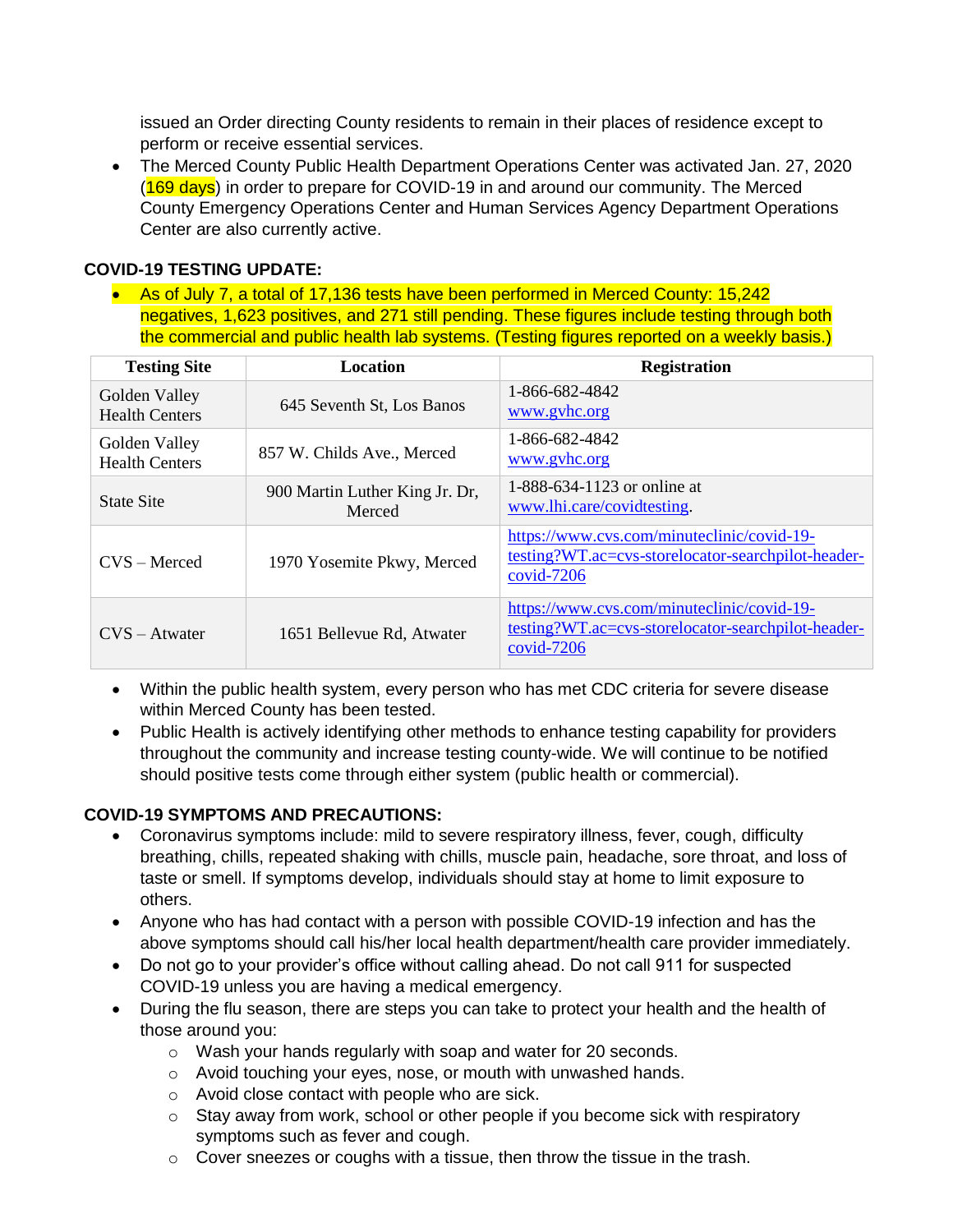o Wear a face covering when in public.

# **ADDITIONAL RESOURCES:**

- **Sign up for COVID-19 alerts: [www.countyofmerced.com/coronavirus](http://www.countyofmerced.com/coronavirus)**
- Merced County Public Health COVID-19 **Information Webpage**: o [www.countyofmerced.com/coronavirus](http://www.countyofmerced.com/coronavirus)
- Merced County Public Health **Information Line**:
	- o 209-381-1180 (English, Spanish, and Hmong. Live reps. available 8 a.m. to 5 p.m.)
- **Email** COVID-19-specific questions to Merced County Public Health:
	- o COVID19@countyofmerced.com.
- Updated **CDC Information**:
	- o <https://www.cdc.gov/coronavirus/2019-ncov/whats-new-all.html>
- CDC **Resources for Households**:
	- o <https://www.cdc.gov/coronavirus/2019-ncov/community/home/index.html>
- How to **talk to your kids** about the coronavirus:
	- o <https://www.pbs.org/parents/thrive/how-to-talk-to-your-kids-about-coronavirus>
- Guidance for **Businesses and Employers**:
	- o <https://bit.ly/2IH2G2u>
	- o [www.covid19.ca.gov](http://www.covid19.ca.gov/)
- Report **Price Gouging**:
	- o <http://www.countyofmerced.com/3381/Price-Gouging>
- Report **Consumer Fraud**:
	- o [www.countyofmerced.com/2322/Consumer-Fraud](http://www.countyofmerced.com/2322/Consumer-Fraud)
- Report **non-essential business activity** and large group gatherings that violate the Stay-at-Home Order:
	- $\circ$  Hotline: 209-381-1100 (8 a.m. to 5 p.m. Monday-Friday)
	- o Email: [COVIDcomplaint@countyofmerced.com](mailto:COVIDcomplaint@countyofmerced.com)
- **Free Virtual Care** options through Dignity Health for those with COVID-19 symptoms:
	- o Patients can receive a free Virtual Care Anywhere visit if they are experiencing COVID-19 symptoms. Symptoms can include fever, cough, or shortness of breath.
	- o To access a free virtual urgent care visit, visit [www.dignityhealth.org/virtualcareanywhere,](http://www.dignityhealth.org/virtualcareanywhere) download the Virtual Care Anywhere app in the Apple App Store or Google Play Store, or call 855-356-8053 and use the coupon code COVID19.
- **Get Help/Give Help**:
	- o [www.gethelpgivehelpmerced.com](http://www.gethelpgivehelpmerced.com/)
- **Donations**—help community members impacted by COVID-19:
	- o [www.countyofmerced.com/donations](http://www.countyofmerced.com/donations)
- **Exclusive Shopping for Vulnerable Populations:** 
	- o [www.countyofmerced.com/3396/Exclusive-Shopping-for-Vulnerable-Popula](http://www.countyofmerced.com/3396/Exclusive-Shopping-for-Vulnerable-Popula)
- Apply for **benefits** Individuals experiencing financial hardship may qualify for cash assistance through CalWORKs, food nutrition assistance through CalFresh, and medical assistance through MediCal:
	- o [www.getcalfresh.org](http://www.getcalfresh.org/) (CalFresh only)
	- o [www.C4yourself.com](http://www.c4yourself.com/) (CalWORKs and MediCal)
	- $O$  1-855-421-6770
- **Unemployment Insurance** questions to local Merced County EDD Office:
	- o [WSBModestoFieldOffice@edd.ca.gov](mailto:WSBModestoFieldOffice@edd.ca.gov)
- Information regarding **tenant protections**: